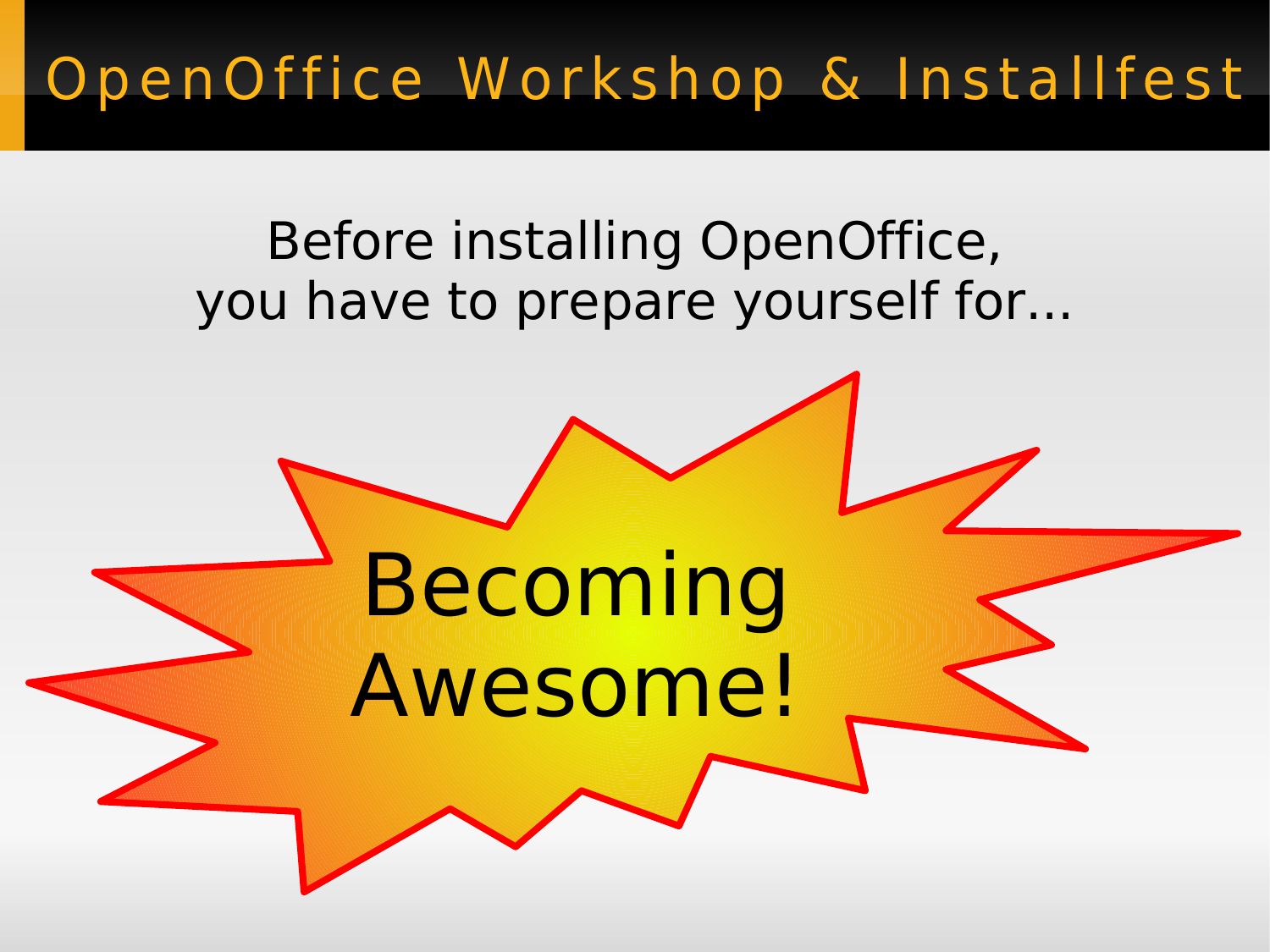#### OpenOffice.org: Becoming Awesome



Presented by: Benjamin Horst

Author, The Tiny Guide to OpenOffice.org

[www.solidoffice.com](http://www.solidoffice.com/)

[www.wikipages.com](http://www.wikipages.com/)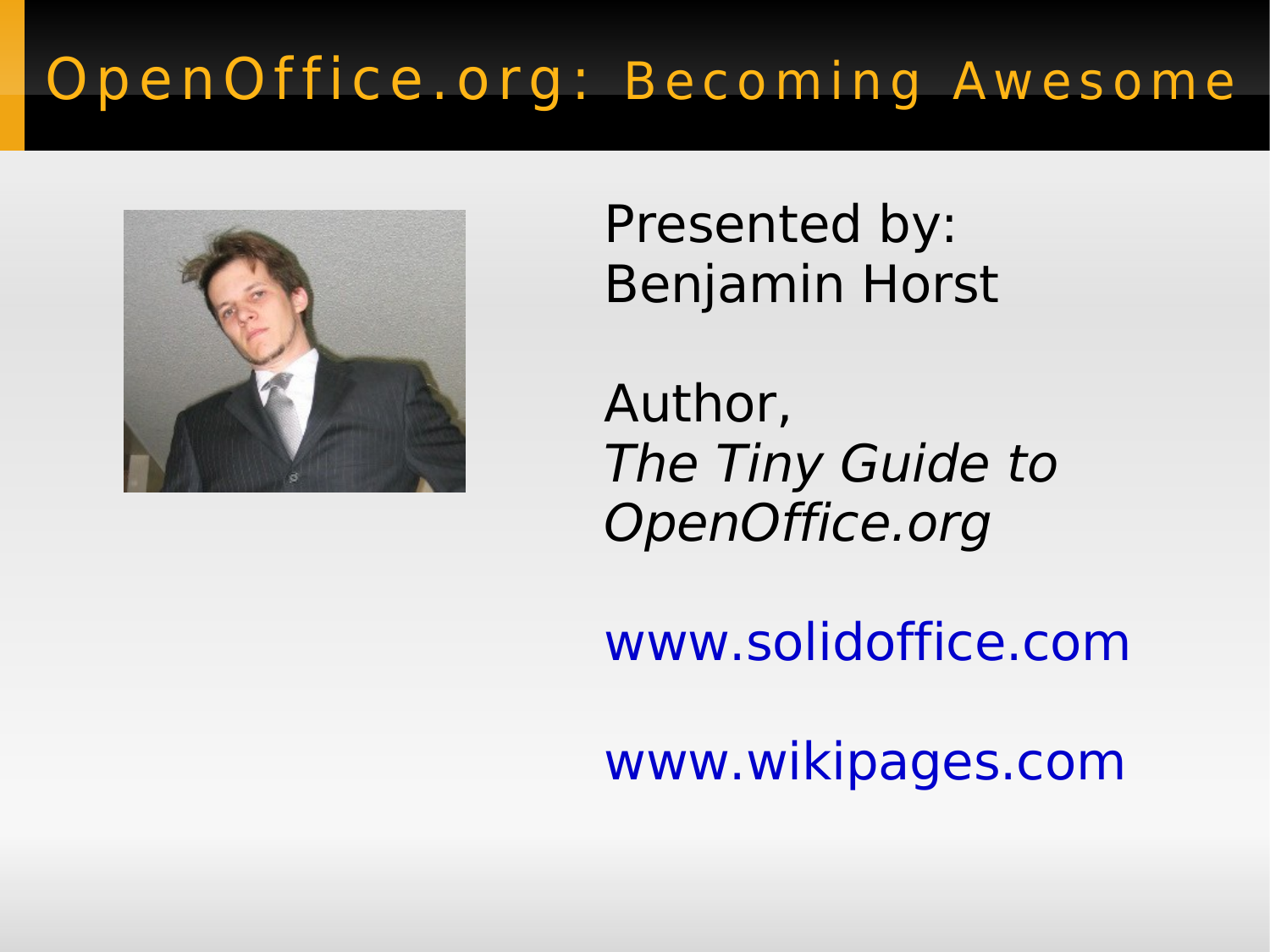# Hold up! What's OpenOffice?

"OpenOffice.org" is an office suite equivalent to Microsoft Office.

But it has more applications:

- 1. Writer, word processor
- 2. Calc, spreadsheet
- 3. Impress, powerpoint slideshow
- 4. Draw, vector graphics
- 5. Base, database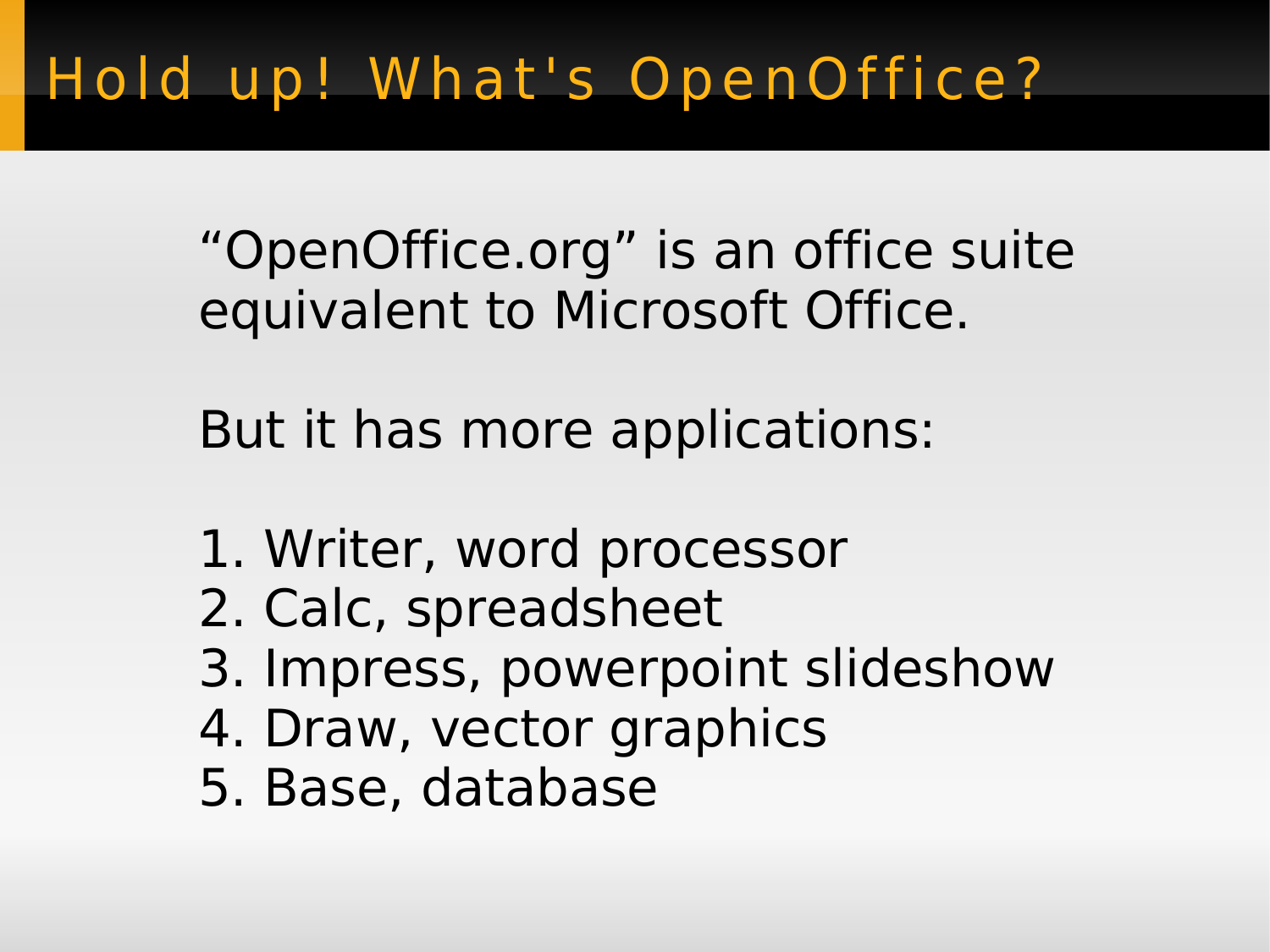# Some OpenOffice Advantages

- No licensing fees free forever!
- Free to share, (it's open source).
- Cross platform.
- The most languages.
- File compatibility (ODF now an ISO standard).
- UI Consistent across the suite.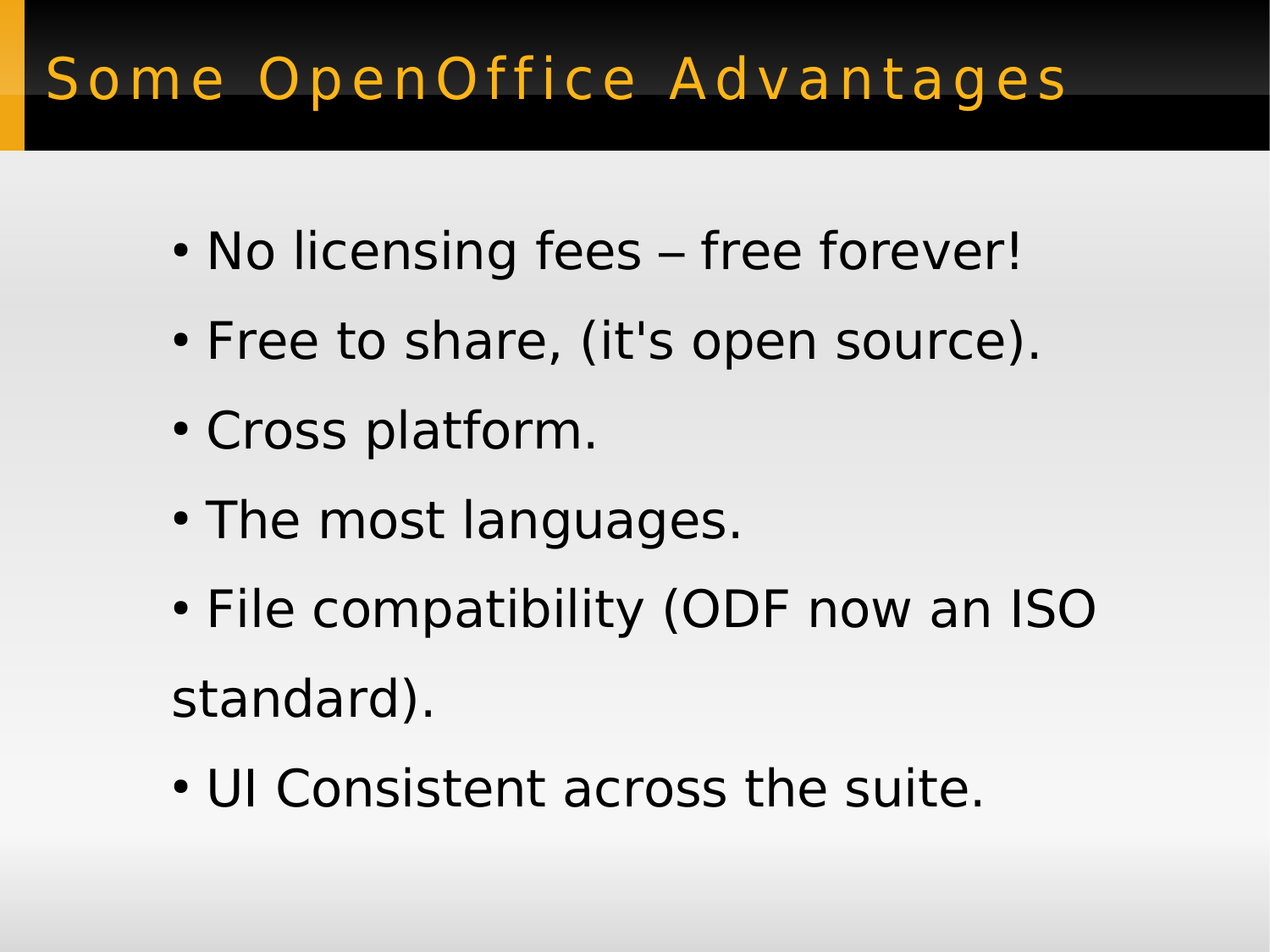# New Features in OpenOffice 2.0

- Simpler installation
- New component, "Base"
- ODF
- User Interface improvements
- Calc has been beefed up
- many more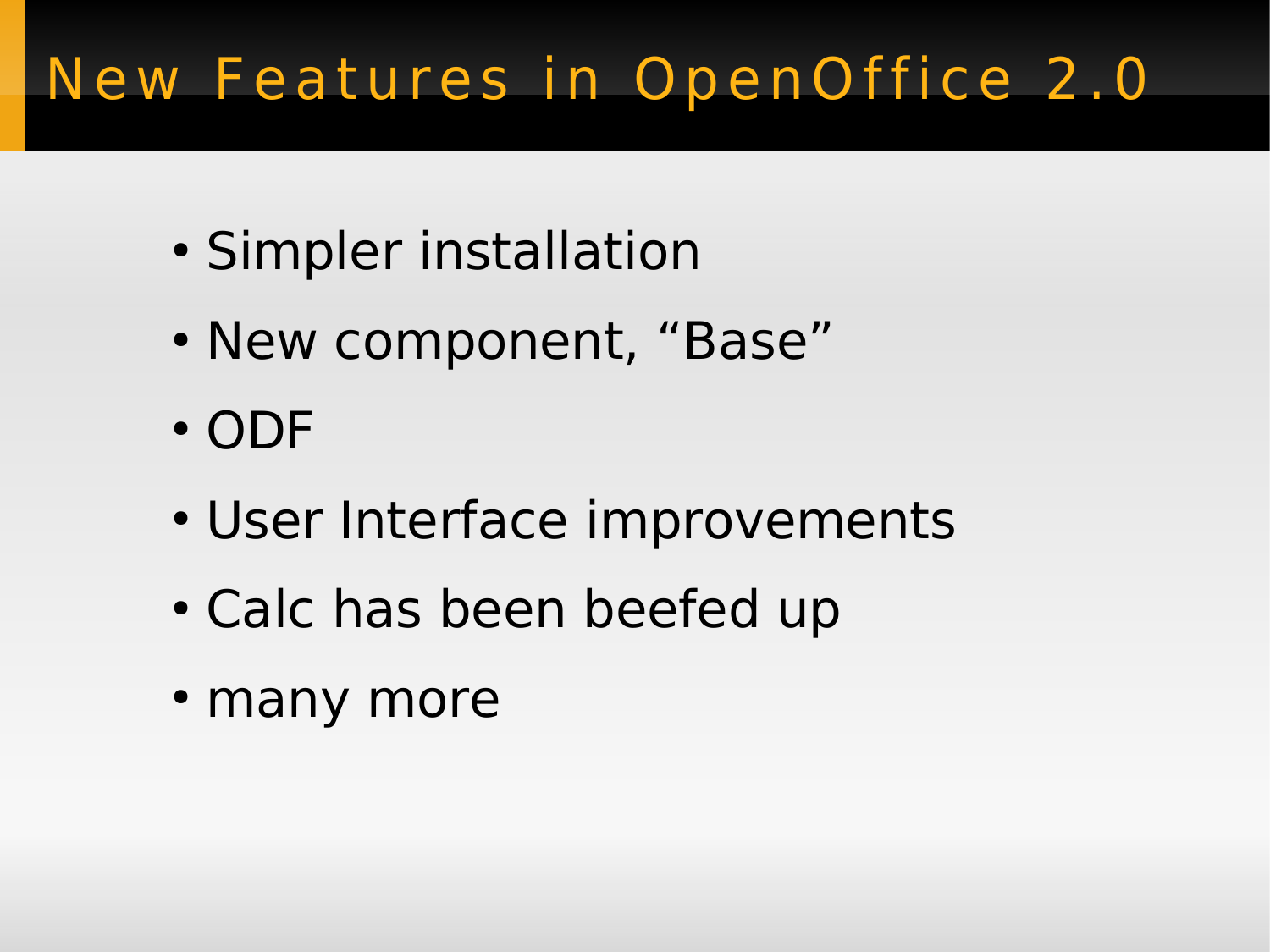Primary Platforms:

Windows, Linux and Mac OS X Shared Under: LGPL license (www.gnu.org/copyleft/lesser.html) 1. Download at [www.openoffice.org](http://www.openoffice.org/) [\(www.neooffice.org](http://www.neooffice.org/) for OS X version) 2. Ubuntu's free "ShipIt" CDs: http://shipit.ubuntu.org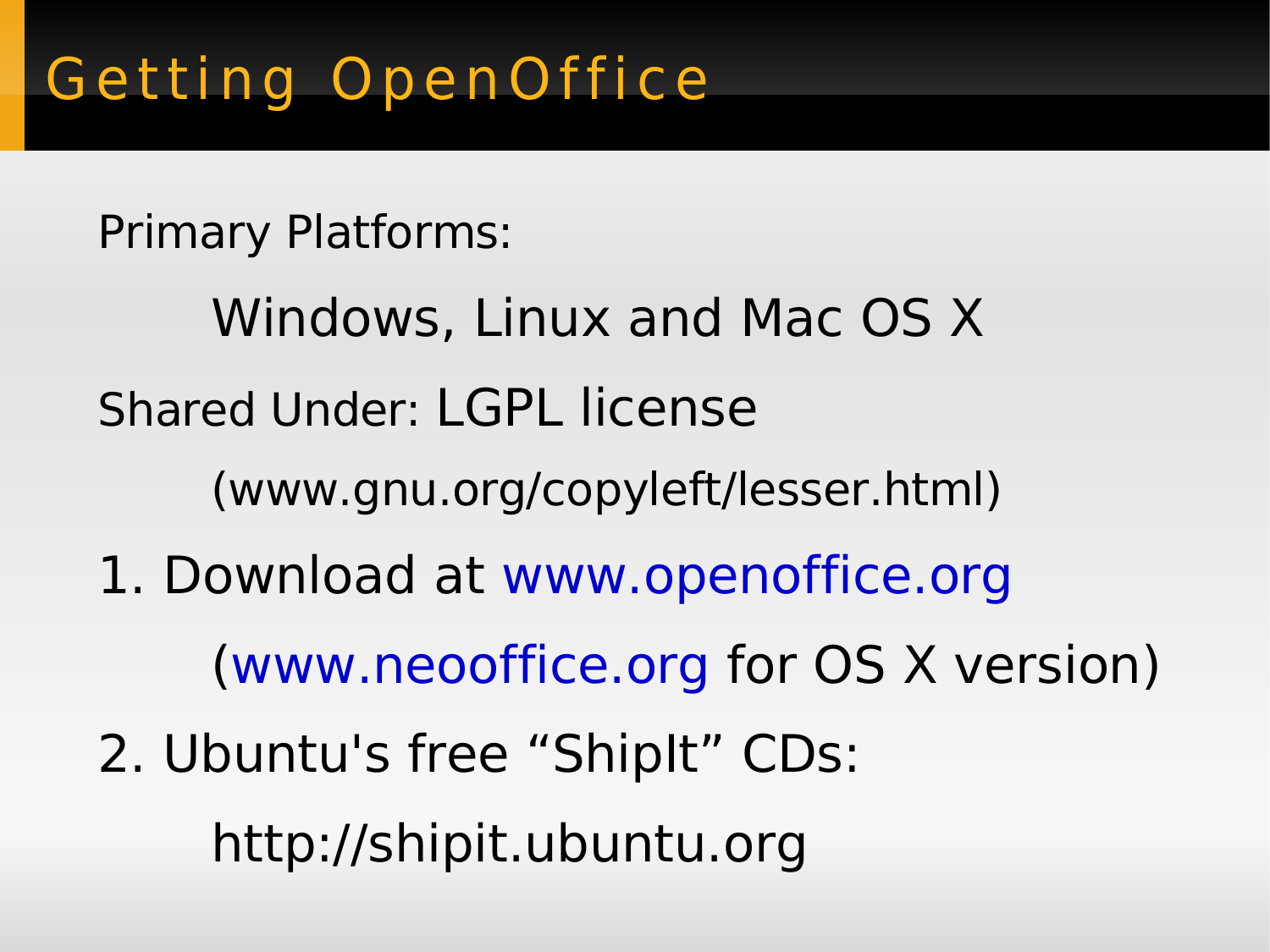# Free Online Support Options

Open source support networks = many good online resources.

- http://user-faq.openoffice.org
- http://documentation.openoffice.org
- http://www.oooforum.org
- http://mindmeld.cybersite.com.au
- http://support.openoffice.org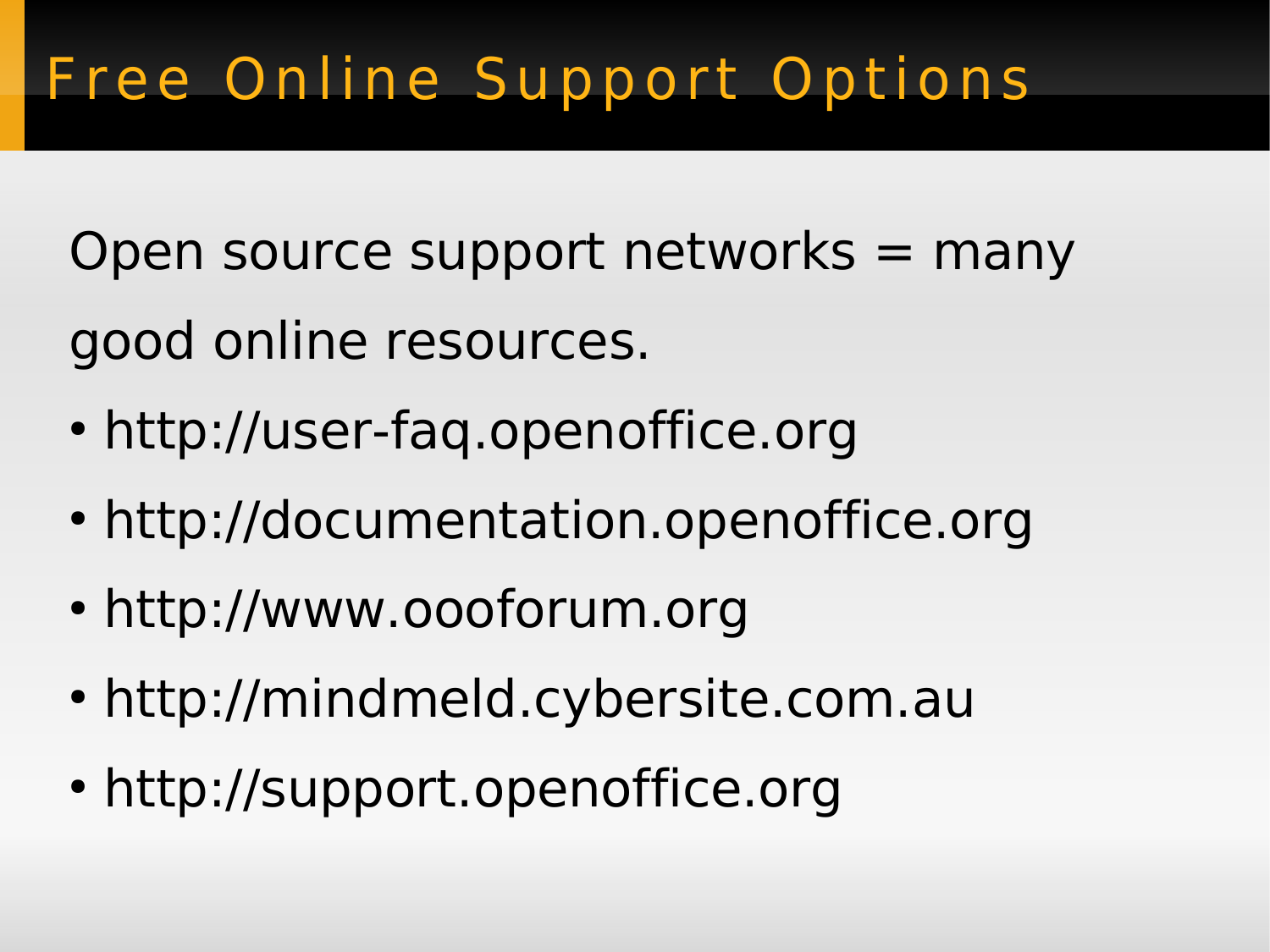OpenOffice users worldwide: 80,000,000\* MS Office users worldwide: 300,000,000\*

We're gaining, but you'll still have to deal with Microsoft Office.

- Save as ".doc"
- Open ".xls" etc.

Remember, use and spread ODF for a better future (it's readable by OOo, KOffice, Writely, TextMaker, Workplace, and more)

\* Nobody really knows, these are my best guesses. According to: <http://iht.com/articles/2006/03/26/business/soft.php>, there are 330 million Windows machines in the world.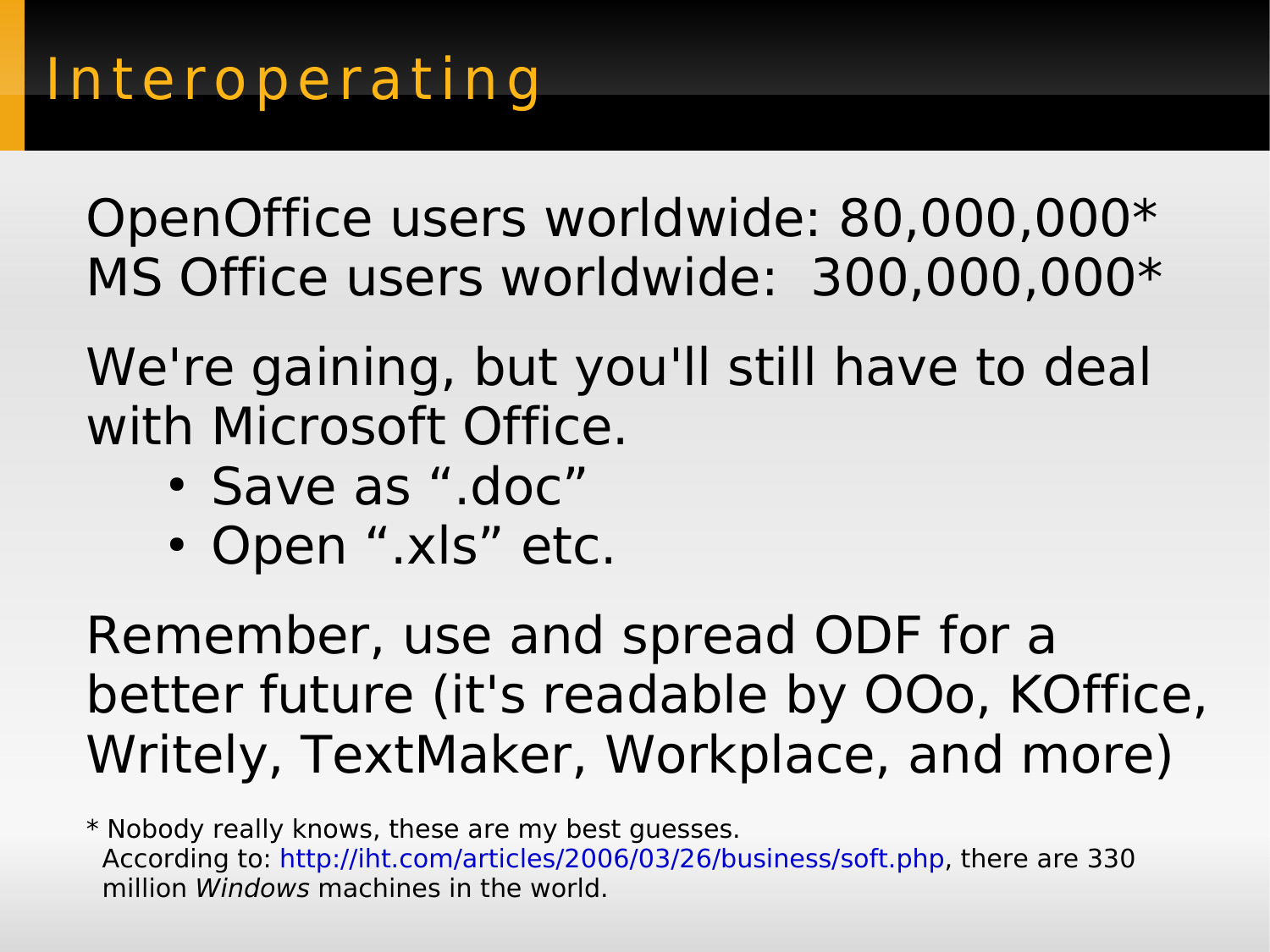### Interoperating: DOC

#### File > Save As > choose "(.doc)"

|                                                                   |                                                  | Save as |                      | $ \square \square \times$ |
|-------------------------------------------------------------------|--------------------------------------------------|---------|----------------------|---------------------------|
| /home/ben                                                         |                                                  |         |                      | 三                         |
| Title                                                             | Type                                             | Size    | Date modified        |                           |
| Computing Infrastructu                                            | Folder                                           |         | 04/21/2005, 14:30:41 |                           |
| <b>Desktop</b>                                                    | Folder                                           |         | 11/28/2005, 08:41:37 |                           |
| Info and Benefits                                                 | Folder                                           |         | 04/06/2005, 14:50:22 |                           |
| Legal Docs                                                        | Folder                                           |         | 04/15/2005, 09:40:37 |                           |
| Miscellaneous                                                     | Folder                                           |         | 07/16/2005, 10:12:56 |                           |
| Pictures                                                          | Folder                                           |         | 11/09/2005, 12:03:57 |                           |
| Projects                                                          | Folder                                           |         | 03/25/2005, 11:13:51 |                           |
| SharedBook Photos                                                 | Folder                                           |         | 03/21/2005, 12:53:31 |                           |
|                                                                   | $-11$                                            |         |                      |                           |
| File name:                                                        |                                                  |         | ▼                    | Save                      |
| File type:                                                        | OpenDocument Text (.odt)                         |         | ÷                    | Cancel                    |
|                                                                   | OpenDocument Text (.odt)                         |         |                      |                           |
| OpenDocument Text Template (.ott)                                 |                                                  |         |                      | $He$ lp                   |
| OpenOffice.org 1.0 Text Document (.sxw)                           |                                                  |         |                      |                           |
| Save with passwo OpenOffice.org 1.0 Text Document Template (.stw) |                                                  |         |                      |                           |
|                                                                   | Microsoft Word 97/2000/XP (.doc)                 |         |                      |                           |
| Edit filter settings Microsoft Word 95 (.doc)                     |                                                  |         |                      |                           |
|                                                                   | Microsoft Word 6.0 (.doc)                        |         |                      |                           |
|                                                                   | Rich Text Format (.rtf)<br>StarWriter 5.0 (.sdw) |         |                      |                           |
|                                                                   | StarWriter 5.0 Template (.vor)                   |         |                      |                           |
|                                                                   |                                                  |         |                      |                           |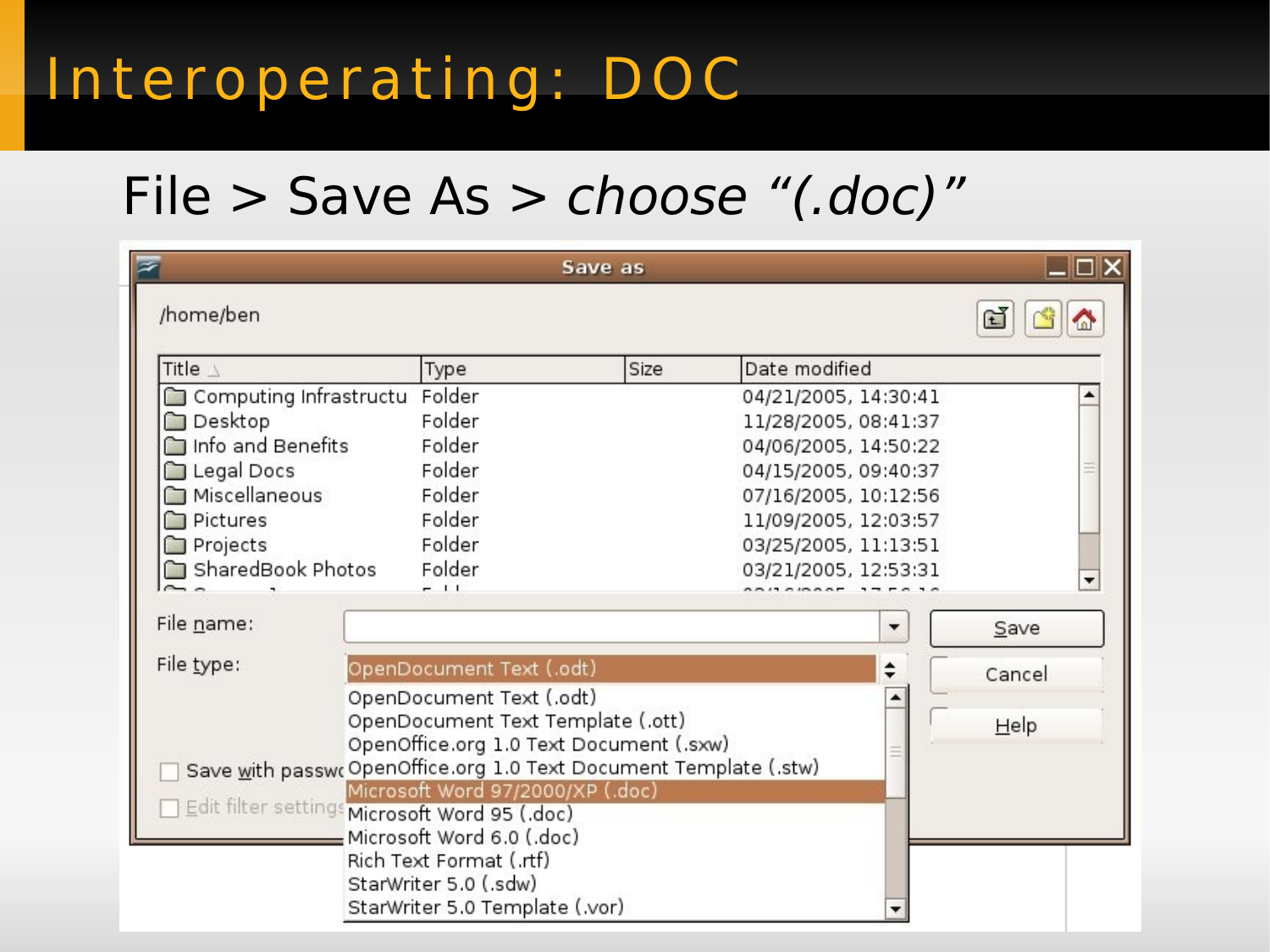# Interoperating: DOC by default

#### Tools > Options > Load/Save > General

| $\blacksquare$<br><b>Options - Load/Save - General</b><br>×                                                                                                                                                                                                                                                                                                     |                                                                                                                                                                                                                                                                                                                                                                                                                                                                                                                                                                                                                   |  |  |  |
|-----------------------------------------------------------------------------------------------------------------------------------------------------------------------------------------------------------------------------------------------------------------------------------------------------------------------------------------------------------------|-------------------------------------------------------------------------------------------------------------------------------------------------------------------------------------------------------------------------------------------------------------------------------------------------------------------------------------------------------------------------------------------------------------------------------------------------------------------------------------------------------------------------------------------------------------------------------------------------------------------|--|--|--|
| 日 - OpenOffice.org<br>User Data<br>General<br>Memory<br>View<br>Print<br>Paths<br>Colors<br>Fonts<br>Security<br>Appearance<br>Accessibility<br>∤a∨a<br>-Load/Save<br>O-<br>General<br>VBA Properties<br>Microsoft Office<br>HTML Compatibility<br>Language Settings<br>田<br>OpenOffice.org Impress<br>田<br>OpenOffice org Base<br>田<br>Charts<br>田<br>⊣nternet | Load<br>☑ Load user-specific settings with the document<br>Save<br>$\Box$ <u>E</u> dit document properties before saving<br>∩ Al <u>w</u> ays create backup copy<br>⊃ Save <u>A</u> utoRecovery information every<br>Minutes<br>15<br>Size optimization for XML format<br>∏ Warn when <u>n</u> ot saving in OpenDocument or default format<br>Save URLs relative to<br>M Eile system<br>M Internet<br>Default file format<br>Always save as<br>Document type<br>Text document<br>OpenDocument Text<br>÷<br>÷<br>Note: Not using OpenDocument as the default format may cause formatting or content to<br>be lost. |  |  |  |
|                                                                                                                                                                                                                                                                                                                                                                 | Cancel<br>Help<br>Back<br>OK                                                                                                                                                                                                                                                                                                                                                                                                                                                                                                                                                                                      |  |  |  |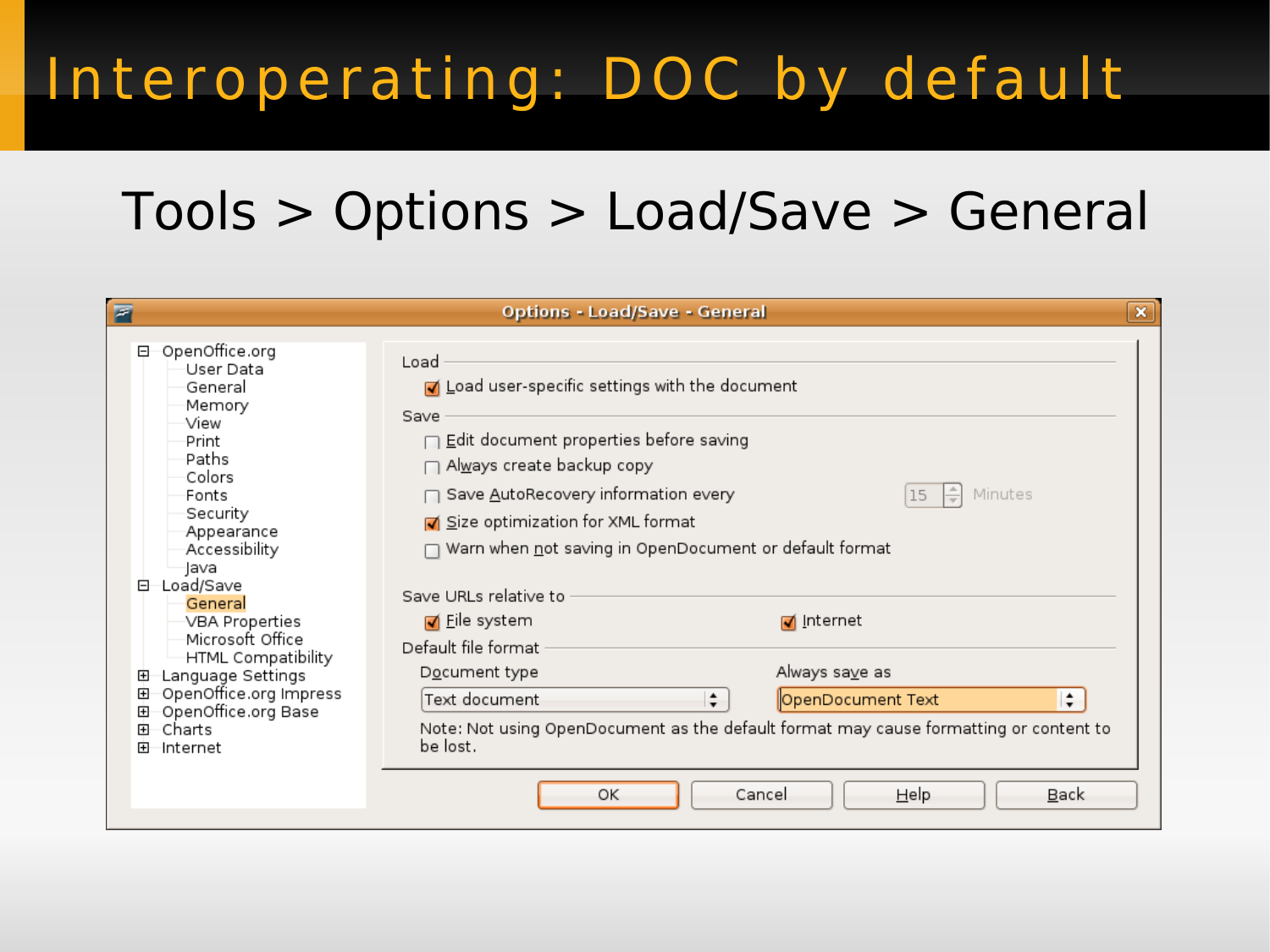### Interoperating: PDF

#### File > Export as PDF (or toolbar PDF button)

| $\blacksquare$                                                                                                                                                                                                                                                                                                                              | <b>PDF Options</b>                                          | $\mathbf{x}$             | <u>i</u> nsert | Format Teols                                | $S$ lide Show $\rightarrow$                                              |
|---------------------------------------------------------------------------------------------------------------------------------------------------------------------------------------------------------------------------------------------------------------------------------------------------------------------------------------------|-------------------------------------------------------------|--------------------------|----------------|---------------------------------------------|--------------------------------------------------------------------------|
| Range<br>$\odot$ $\overline{\Delta}$ $\parallel$<br>◯ Pages<br>◯ Selection<br>Images<br>◯ Lossless compression<br>O IPEG compression<br>Quality<br>$\Box$ Reduce image resolution<br>General<br>□ Iagged PDF<br>Export notes<br>◘ Use transition effects<br>Submit forms in format:<br>$\sqrt{ }$ Export automatically inserted blank pages | ÷<br>90%<br>$\overline{\phantom{a}}$<br>300 DPI<br>÷<br>FDF | Export<br>Cancel<br>Help | ) d.<br>Ċ      | 恤<br>马<br>Ċ<br>۸<br>$\overline{\mathbf{v}}$ | <b>HEL</b><br>ABC,<br><b>bud</b><br><b>Section</b><br>$\frac{4}{7}$<br>L |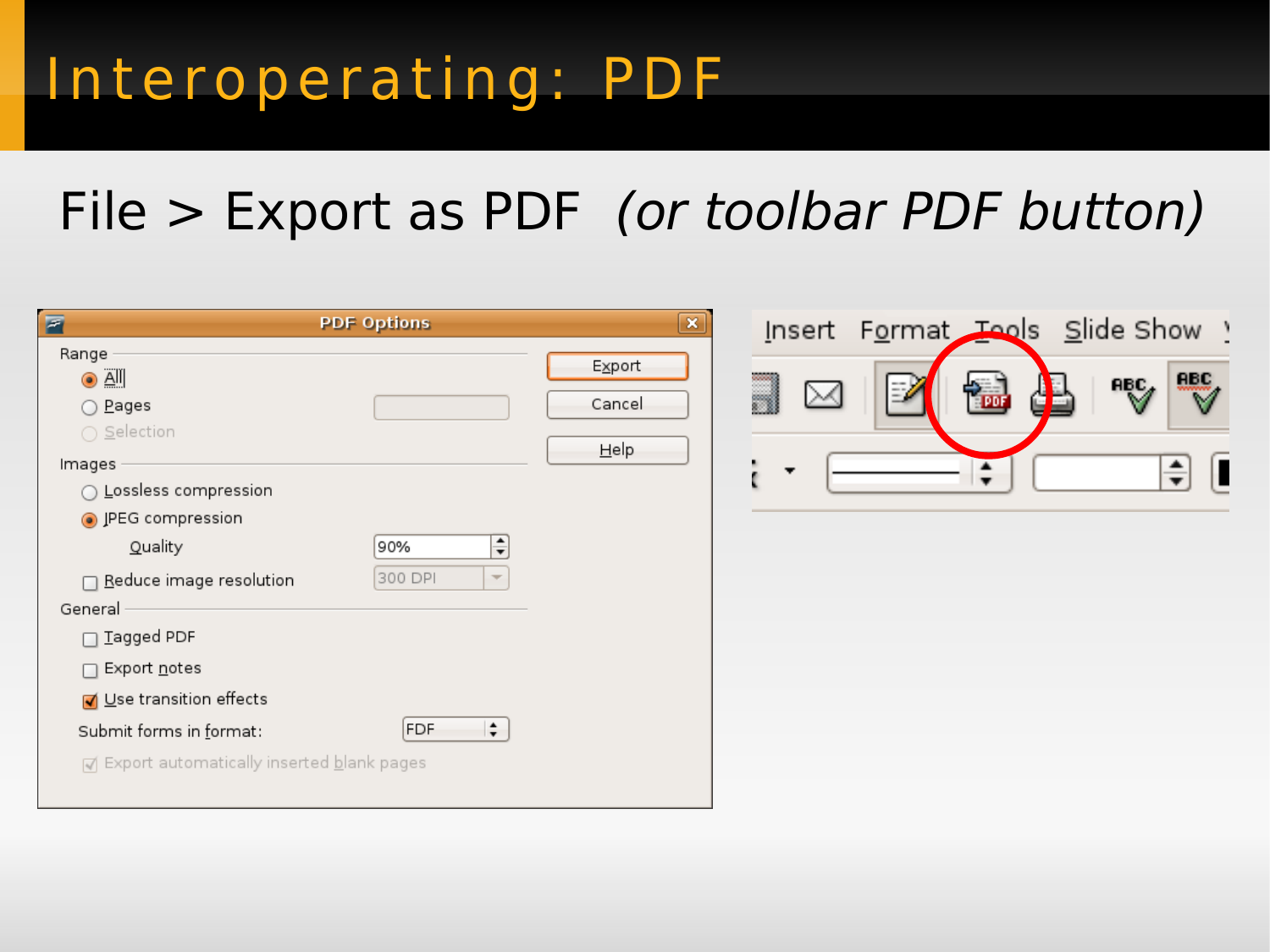### ODF : OpenDocument Format

- a zipped XML format
- geeks love it because they can take it apart and put it back together
- demonstrate the "guts"

\* For more info on ODF, see J. David Eisenberg's OASIS OpenDocument Essentials: Using OASIS OpenDocument XML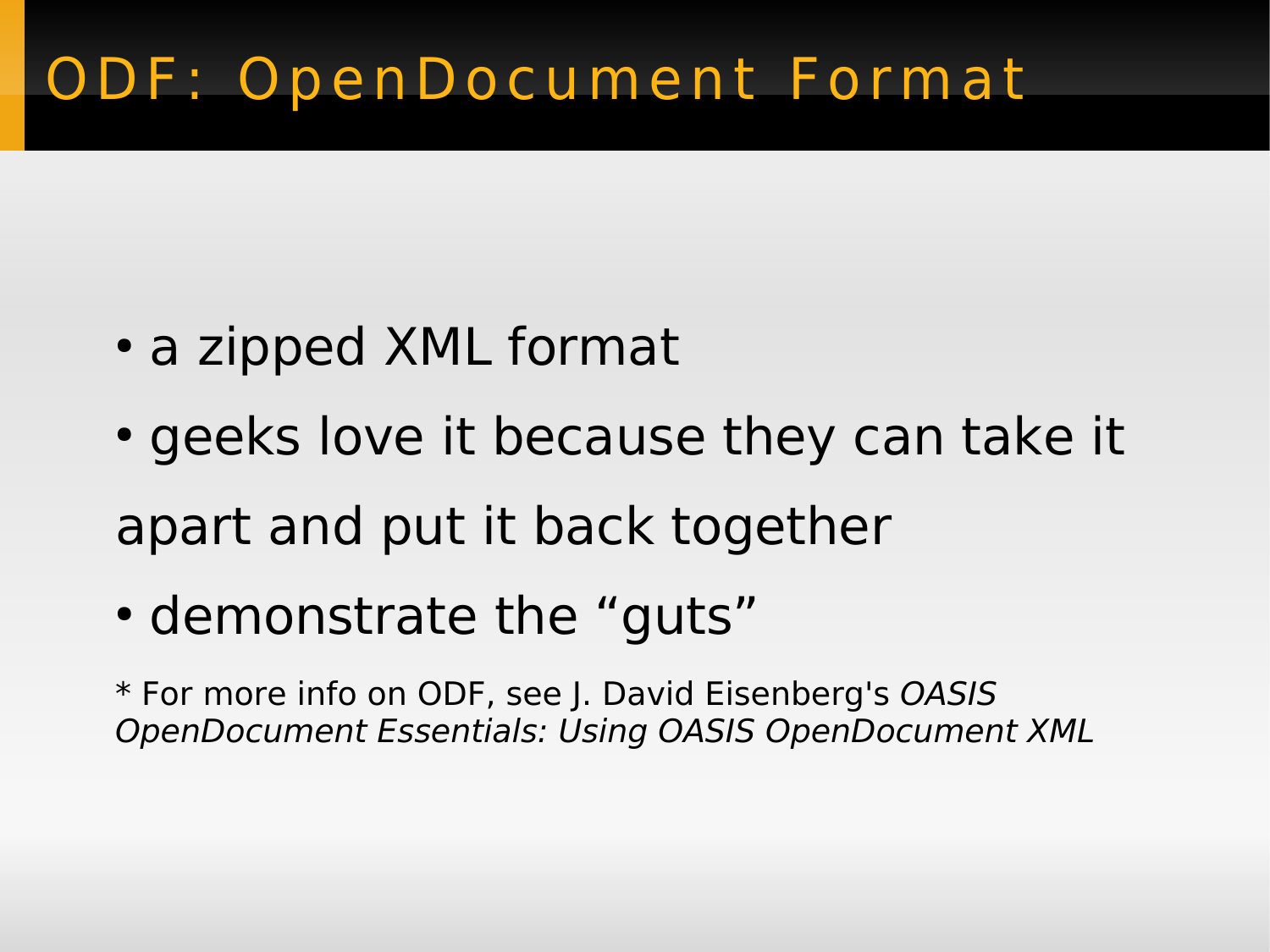# "Styles" in Writer

• For consistent formatting and ease of updating. • OOo's implementation of styles is much easier than

MS Word's!

• "Styles and Formatting" window to manage styles.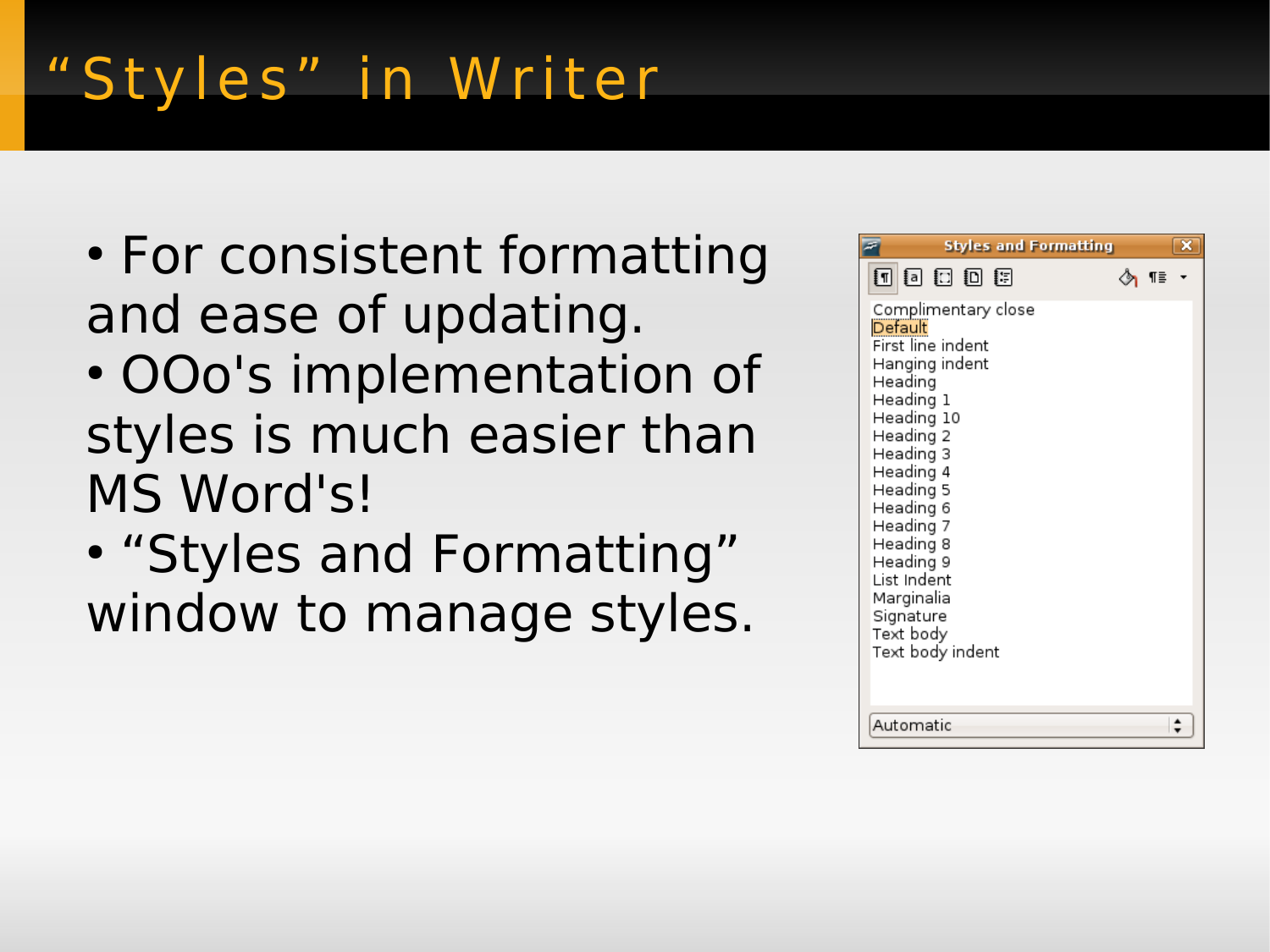# The Navigator Window

- Displays all objects in document
- "Headings" section shows outline of all text headings
- Double-click an object in the Navigator to jump to it in the document

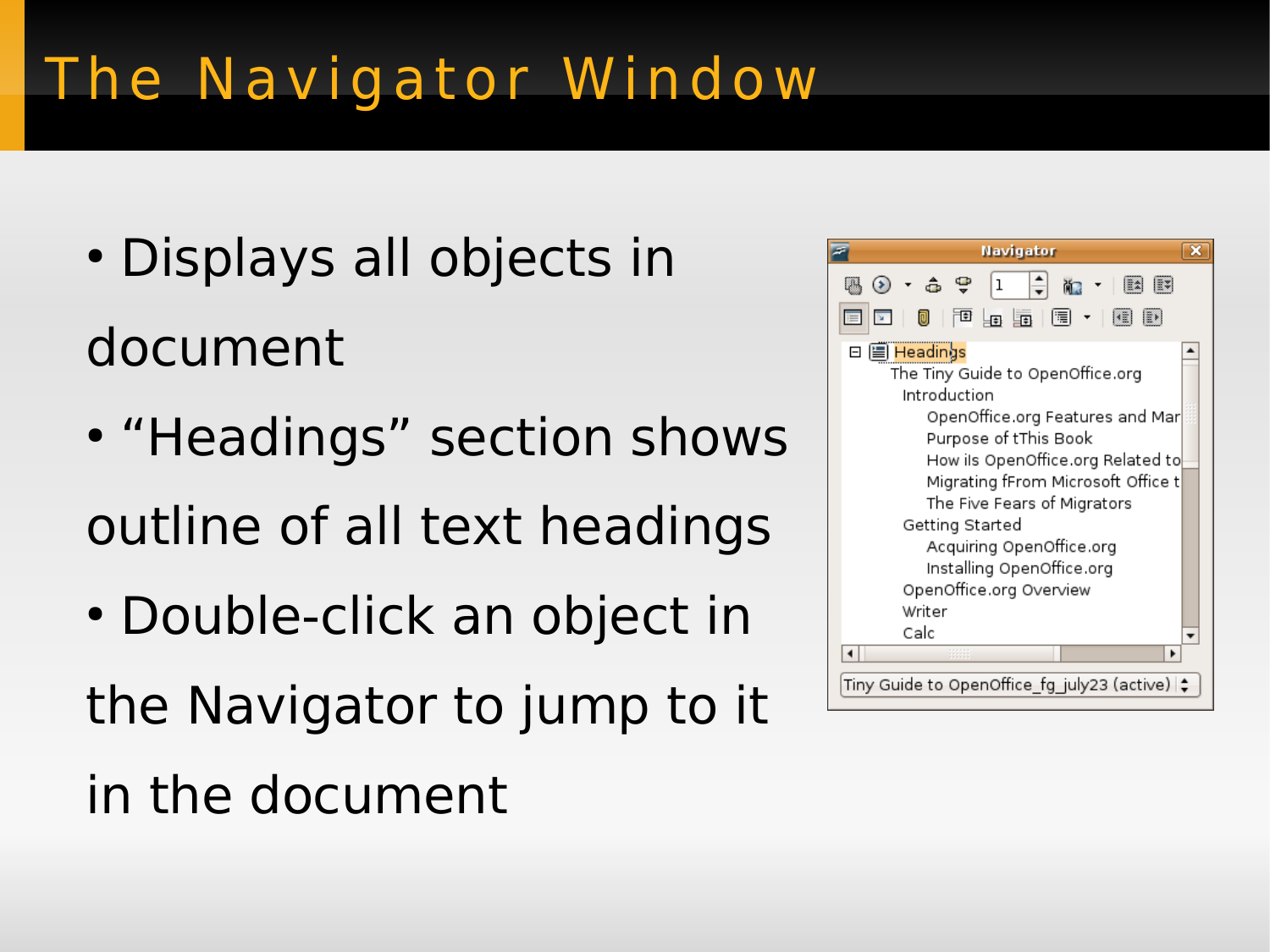# Working with Templates

|                                                                | 囩<br>Templates and Documents - Templates                                     |                        | $\boxed{\mathbf{x}}$ |
|----------------------------------------------------------------|------------------------------------------------------------------------------|------------------------|----------------------|
| <b>Create New</b>                                              | $\blacksquare$<br>⇔                                                          | <b>記</b>               |                      |
| File from a<br>Template:                                       | My Templates<br>Presentation Backgrounds<br>Presentations<br>New<br>Document |                        |                      |
| File ><br>New ><br><b>Templates</b><br>and<br><b>Documents</b> | Templates<br><u>М</u> у<br>Documents<br>Samples                              |                        |                      |
|                                                                | Edit<br>Organize                                                             | Cancel<br>Help<br>Open |                      |

- $\cdot$  Create a template from a document: File  $>$  Templates  $>$ Save
- For more, see Solveig's tutorial:

http://openoffice.blogs.com/openoffice/2006/03/templates\_makin.html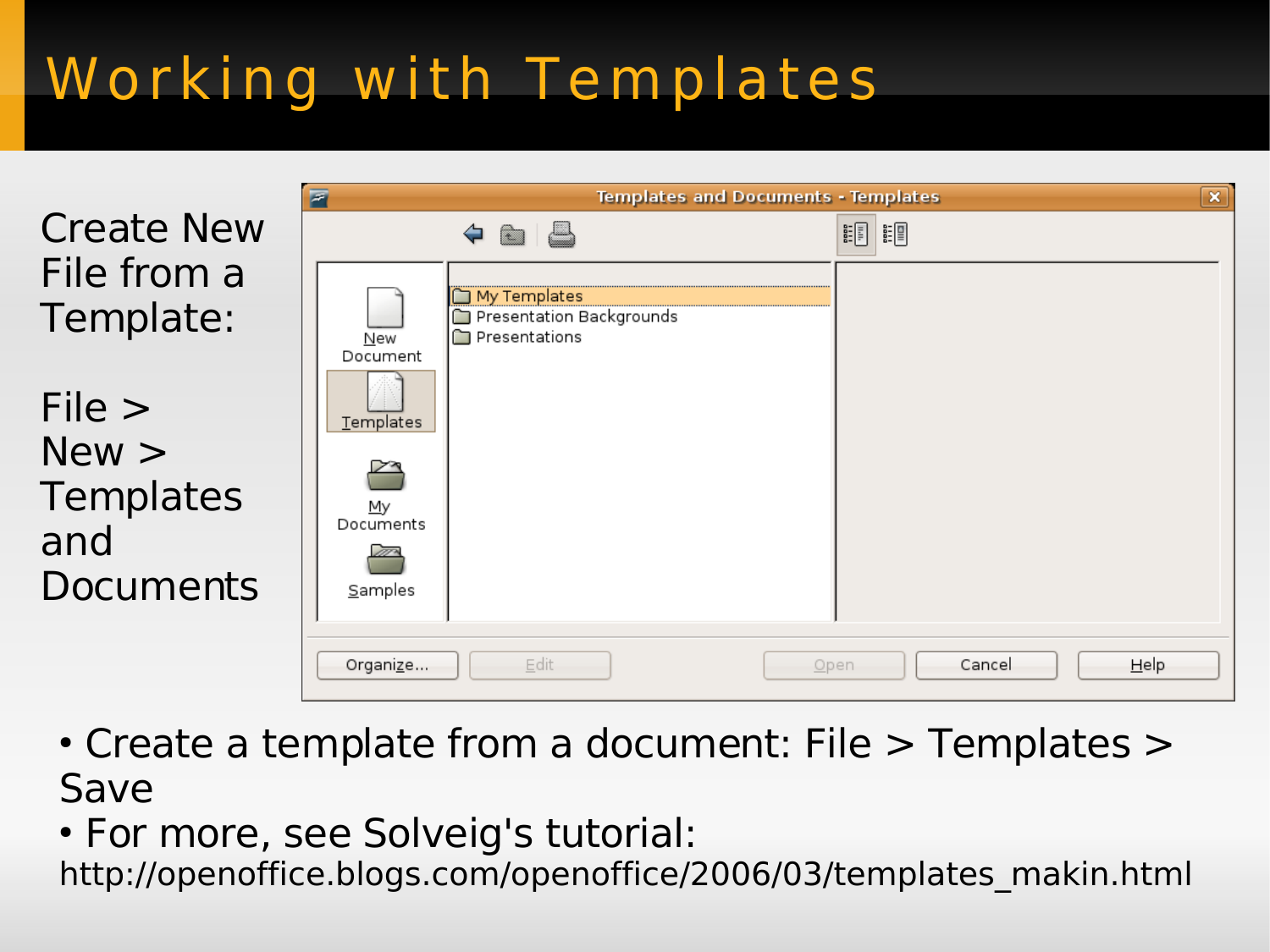- This is for the list of "things that OOo can do that MSO cannot."
- OpenOffice recognizes .psd image files (Photoshop's standard format) and you can insert or paste them into your documents.
- You can take them out and modify them later.
- Losing this feature interrupted my workflow when my office required me to use MSO, decreasing my efficiency!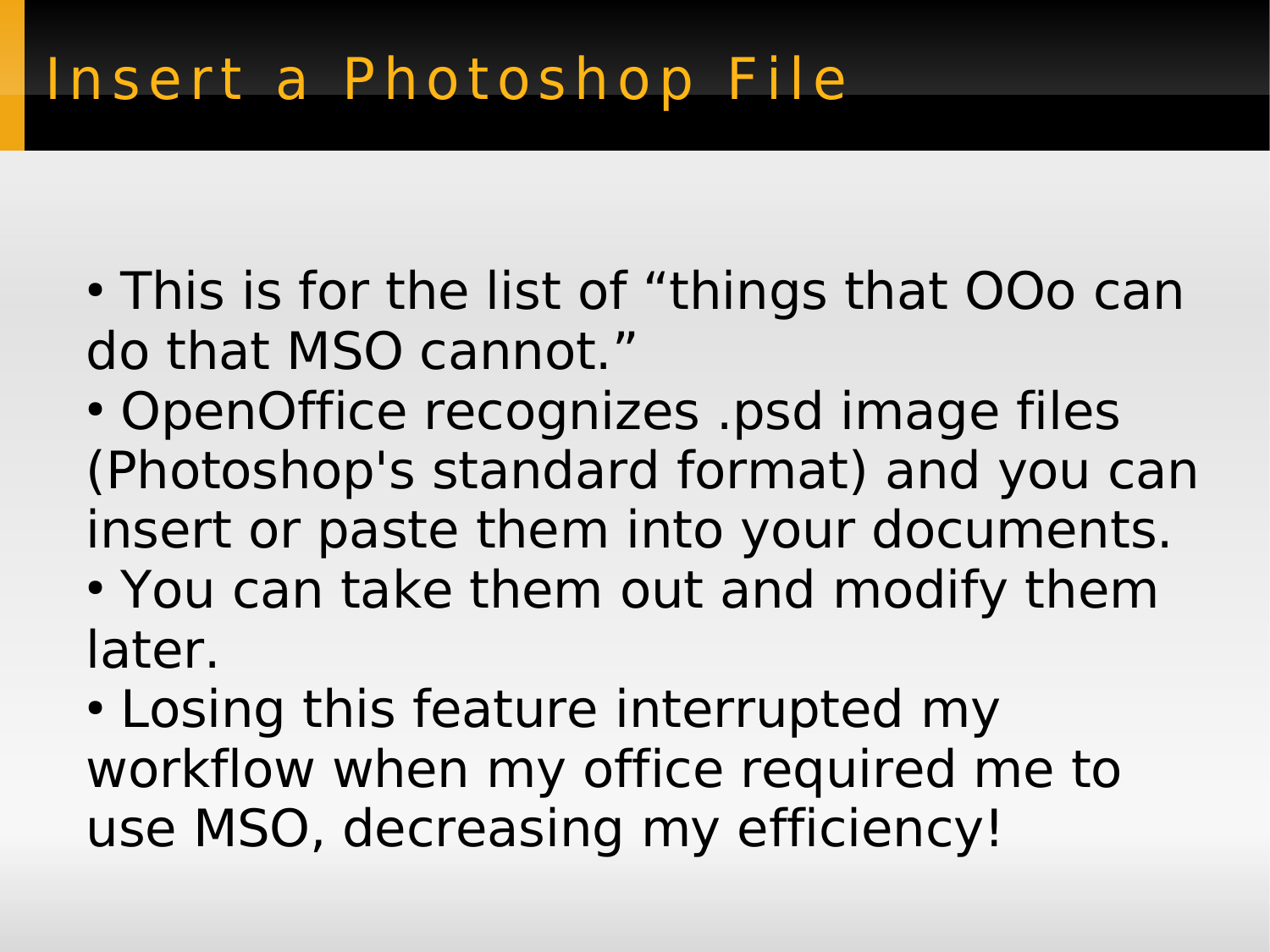# Using Writer's Table of Contents

• Another reason why you should use styles! • Insert > Indexes and Table > Indexes and Tables

| $\blacksquare$           |                                                                                                 | <b>Insert Index/Table</b>                                | -             |
|--------------------------|-------------------------------------------------------------------------------------------------|----------------------------------------------------------|---------------|
|                          |                                                                                                 | Index/Table Entries Styles Columns Background            |               |
|                          | <b>Table of Contents</b>                                                                        | Type and title                                           |               |
|                          |                                                                                                 | Table of Contents<br>Title                               |               |
|                          |                                                                                                 | Table of Contents<br>÷<br>Type                           |               |
|                          | <b>Heading 1</b><br>This is the content from the first chapter. This is a user directory entry. | ☑ Protected against manual changes                       |               |
|                          | <b>Heading 1.1</b>                                                                              | Create index/table                                       |               |
|                          | This is the content from chapter 1.1. This is the entry for the table of contents.              | Evaluate up to level<br>Entire document<br>$\div$<br>for | $ 10 \rangle$ |
|                          | Heading 1.2<br>This is the content from chapter 1.2. This keyword is a main entry.              | Create from                                              |               |
|                          |                                                                                                 | Ø Outline<br>$100 - 100$                                 |               |
|                          |                                                                                                 | □ Additional Styles<br>1.1.1                             |               |
| Table 1. This is table 1 |                                                                                                 | M Index marks                                            |               |
|                          |                                                                                                 |                                                          |               |
|                          | Image 1. This is image                                                                          |                                                          |               |
|                          |                                                                                                 |                                                          |               |
|                          |                                                                                                 | ОΚ<br>Help<br>Reset<br>Cancel                            | Preview       |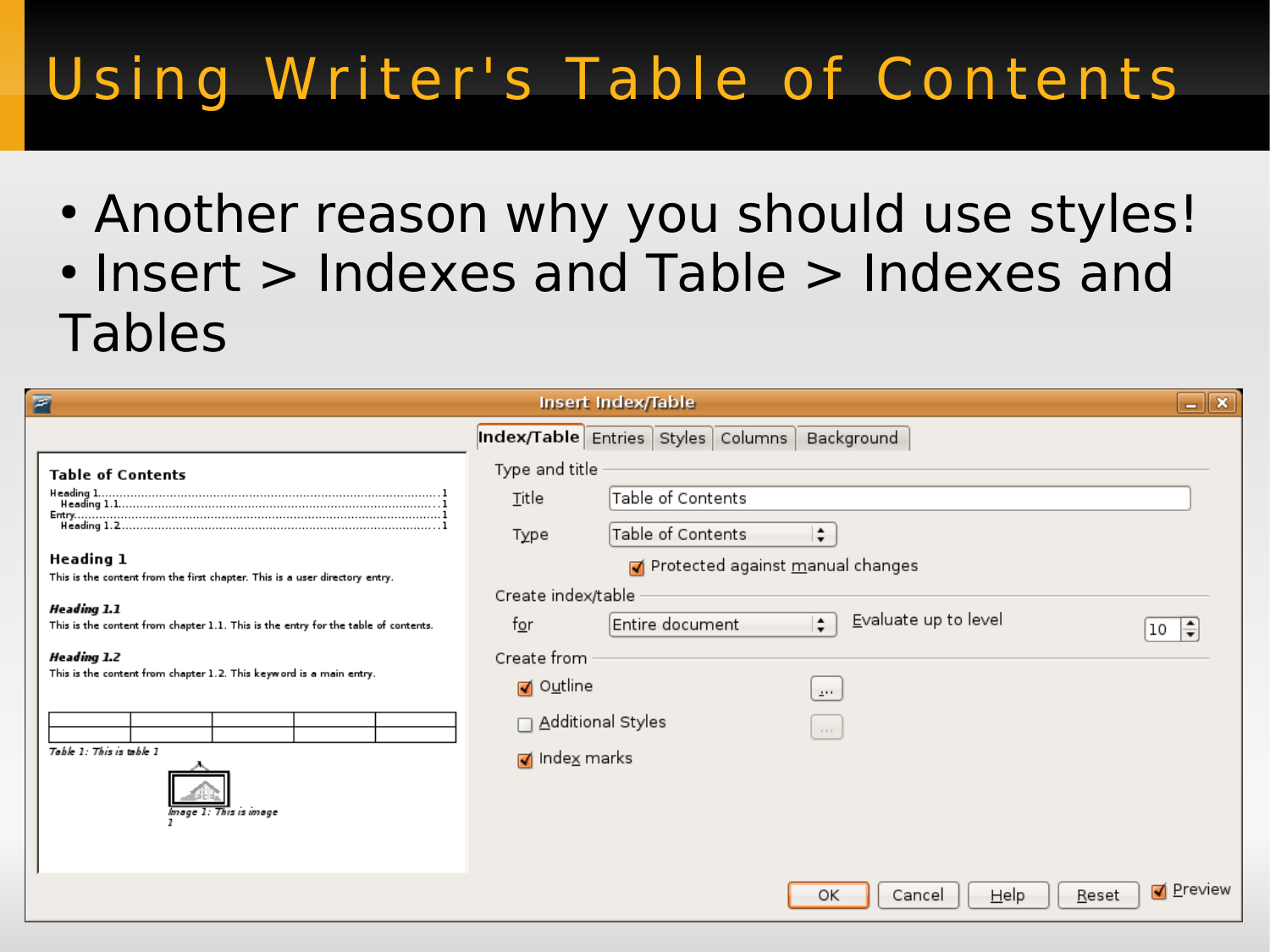### AutoCorrect and AutoComplete

- Tools > AutoCorrect
- Replace tab for autocorrections
- Word Completion tab for autocompletions

| $\overline{P}$<br><b>AutoCorrect</b>                                                                                                                                                                                                                   |                                                                                                                                                                                                                                                                          | x     |
|--------------------------------------------------------------------------------------------------------------------------------------------------------------------------------------------------------------------------------------------------------|--------------------------------------------------------------------------------------------------------------------------------------------------------------------------------------------------------------------------------------------------------------------------|-------|
| Replacements and exceptions for language:                                                                                                                                                                                                              | English (USA)<br>$\div$                                                                                                                                                                                                                                                  |       |
| Replace<br>Exceptions<br>Options                                                                                                                                                                                                                       | Custom Quotes Word Completion                                                                                                                                                                                                                                            |       |
| <b>Enable word completion</b><br>Append space<br>Show as tip<br>M Collect words<br>When closing a document, save the list for later use in other documents.<br>Accept with<br>÷<br>Return<br>Mi <u>n</u> . word length<br>$\div$<br>10<br>Max. entries | attributes<br>audience's<br>automatically<br>AutoPilots<br>Background<br>Backgrounds<br>bewildering<br>bibliographic<br>Bibliography<br>bottommost<br>brightness<br>businesses<br>calculated<br>Calculating<br>calculation<br>calculations<br>capabilities<br>capability | ▼     |
| ÷<br>500                                                                                                                                                                                                                                               | Delete Entry                                                                                                                                                                                                                                                             |       |
|                                                                                                                                                                                                                                                        | ОΚ<br>Cancel<br>Help                                                                                                                                                                                                                                                     | Reset |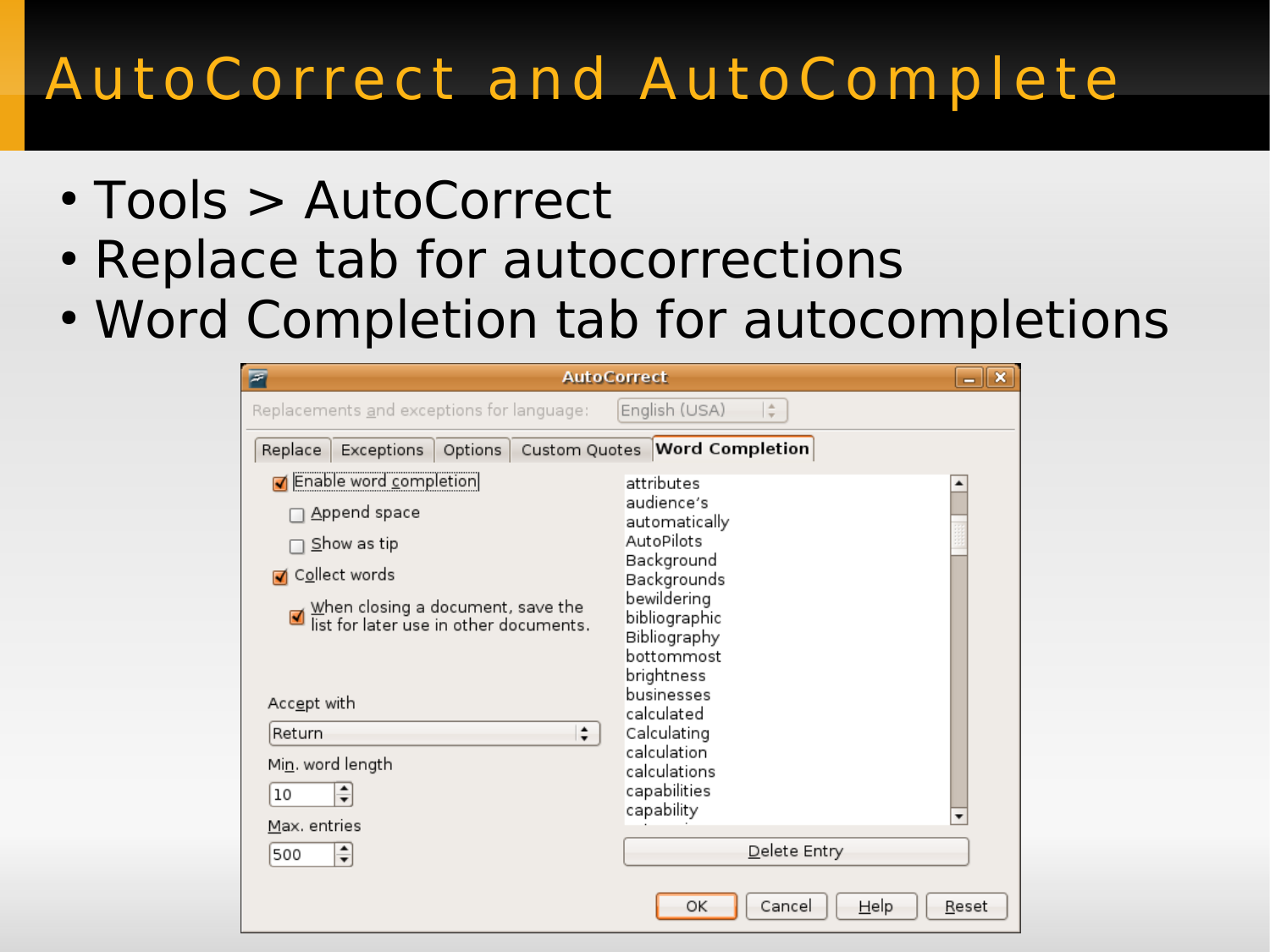### Writer: Creating Headers & Footers

- I always forget how to do this in MS Word, because it's so easy in OpenOffice Writer.
- Insert > Header > Default
- or Insert > Footer > Default
- To get extra fancy: Insert > Fields > Page Number...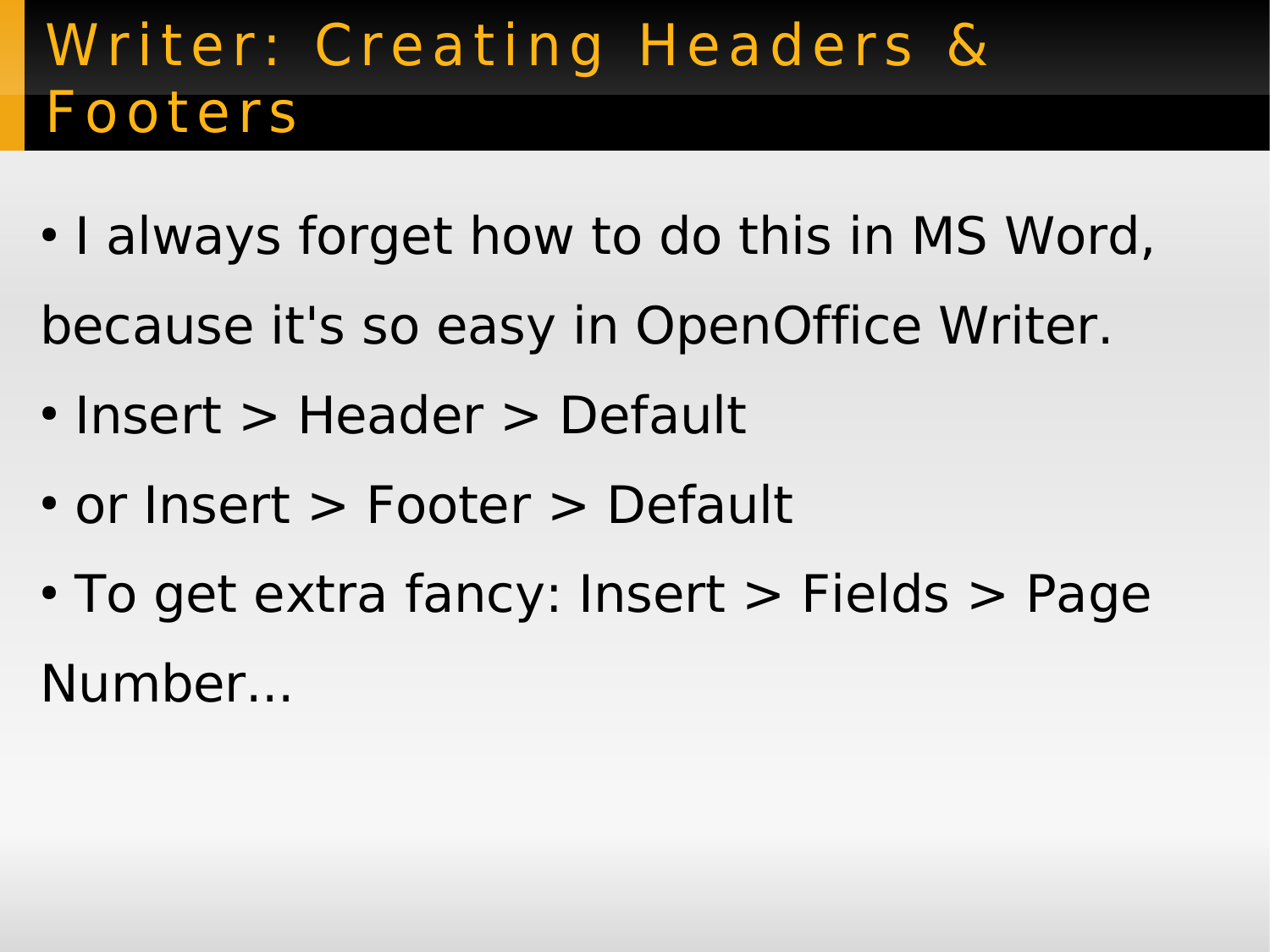### Exporting as PDF or Flash

- YATMOCD: "Yet another thing Microsoft Office cannot do."
- I mentioned PDF earlier, but there are additional options and formats too.
- File > Export

|                                           | <b>Export</b>                                                            |          | ×                             |
|-------------------------------------------|--------------------------------------------------------------------------|----------|-------------------------------|
| Name:                                     | OpenOfficeWorkshopInstallfest                                            |          |                               |
| Save in folder:                           | Desktop                                                                  |          | ▴<br>$\overline{\phantom{a}}$ |
| $\triangleright$ Browse for other folders |                                                                          |          |                               |
| $\triangledown$ File type                 |                                                                          |          |                               |
|                                           | HTML Document (OpenOffice.org Impress)                                   | html,htm |                               |
|                                           | PDF - Portable Document Format<br>Macromedia Flash (SWF)<br><b>XHTML</b> |          |                               |
|                                           |                                                                          |          |                               |
|                                           |                                                                          |          |                               |
| Selection                                 |                                                                          |          |                               |
|                                           | ☑ Automatic file name extension                                          |          |                               |
|                                           |                                                                          | X Cancel | Save                          |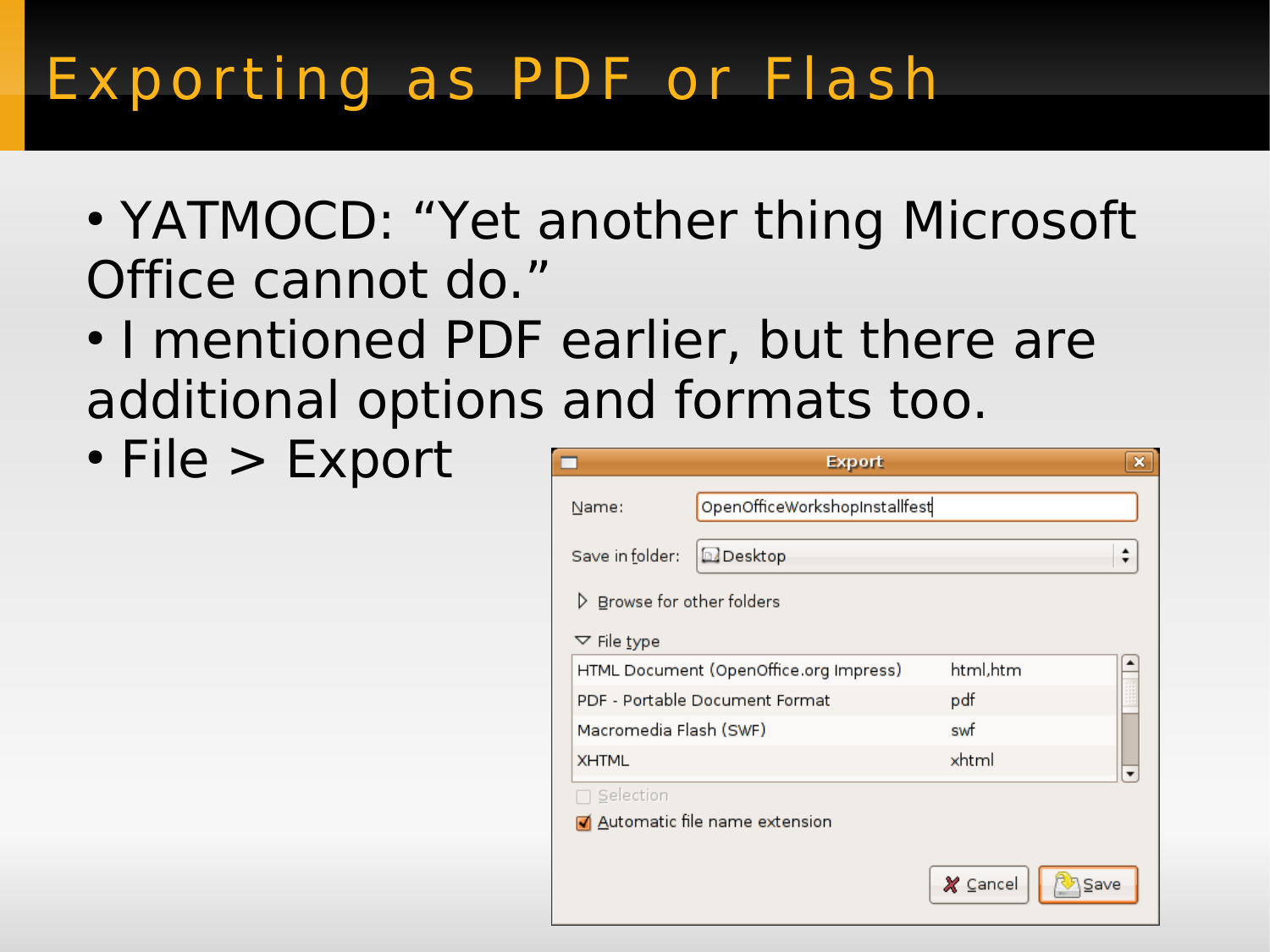# Calc: Freezing Rows & Columns

- "Freeze" a row or column in Calc to keep it in sight.
- Select the header of the row beneath your freeze-point. Click Window > Freeze.
- For row and column, select a cell beneath and to the right of the freeze points. Click Window > Freeze.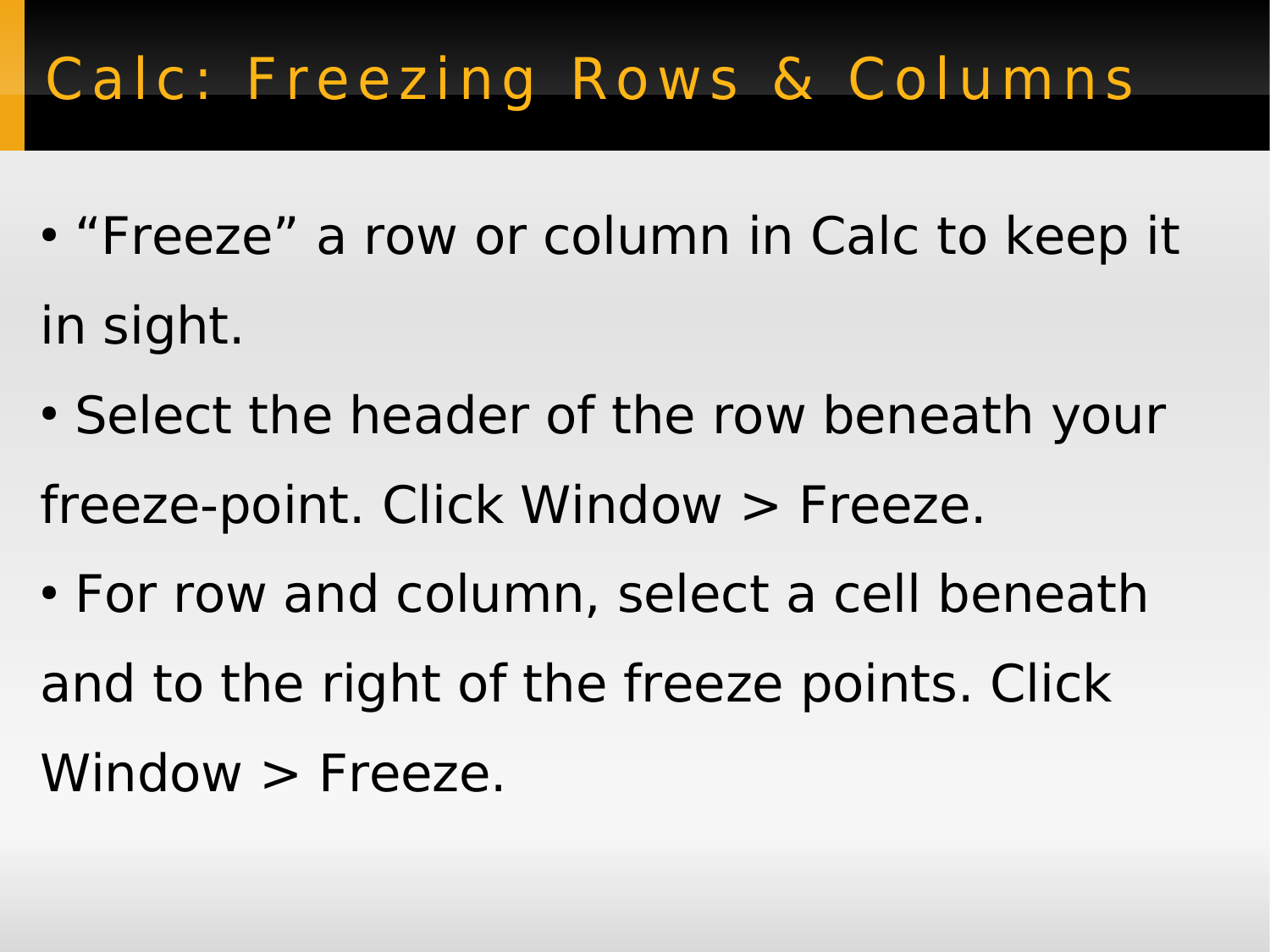# Easter Egg

#### • Secret game in Calc.

<http://www.lifehacker.com/software/easter-egg/easter-egg-hunt-2006-open-office-star-wars-game-167562.php>

Here's what they say:

- 1. Create a new sheet in OpenOffice.org Calc
- 2. Enter this formula in a cell:

 $=$ game $()$ 

and press Enter

- 3. The cell will display "say what?"
- 4. Enter this formula:

=GAME("StarWars")

5. A new window will open with a Star Wars game.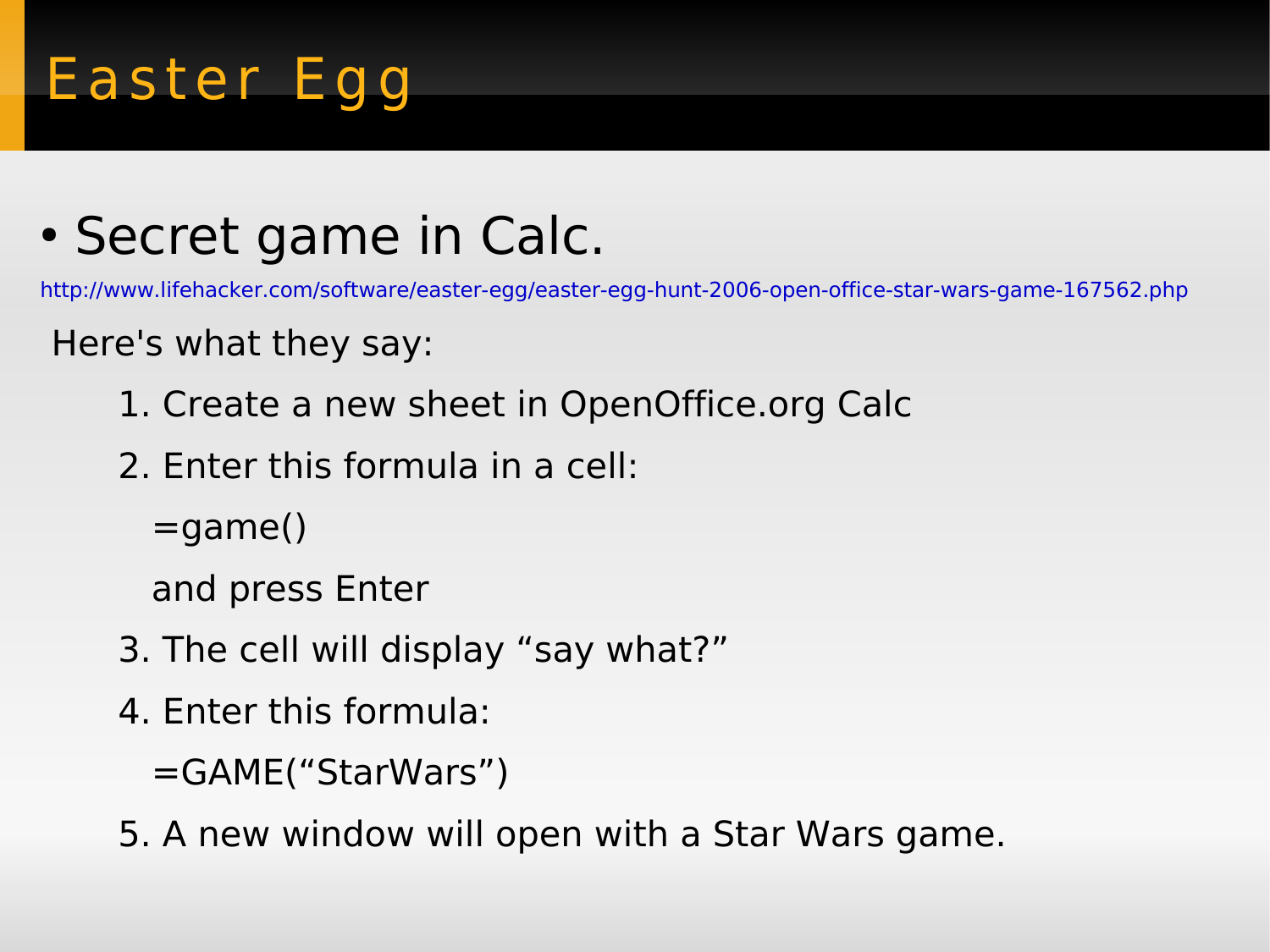### It's Draw Time

- Draw is a vector graphics program, like an Illustrator-lite.
- For some reason, Microsoft Office provides its flowchart functionality in Excel. In OOo, this is in Draw (where it belongs).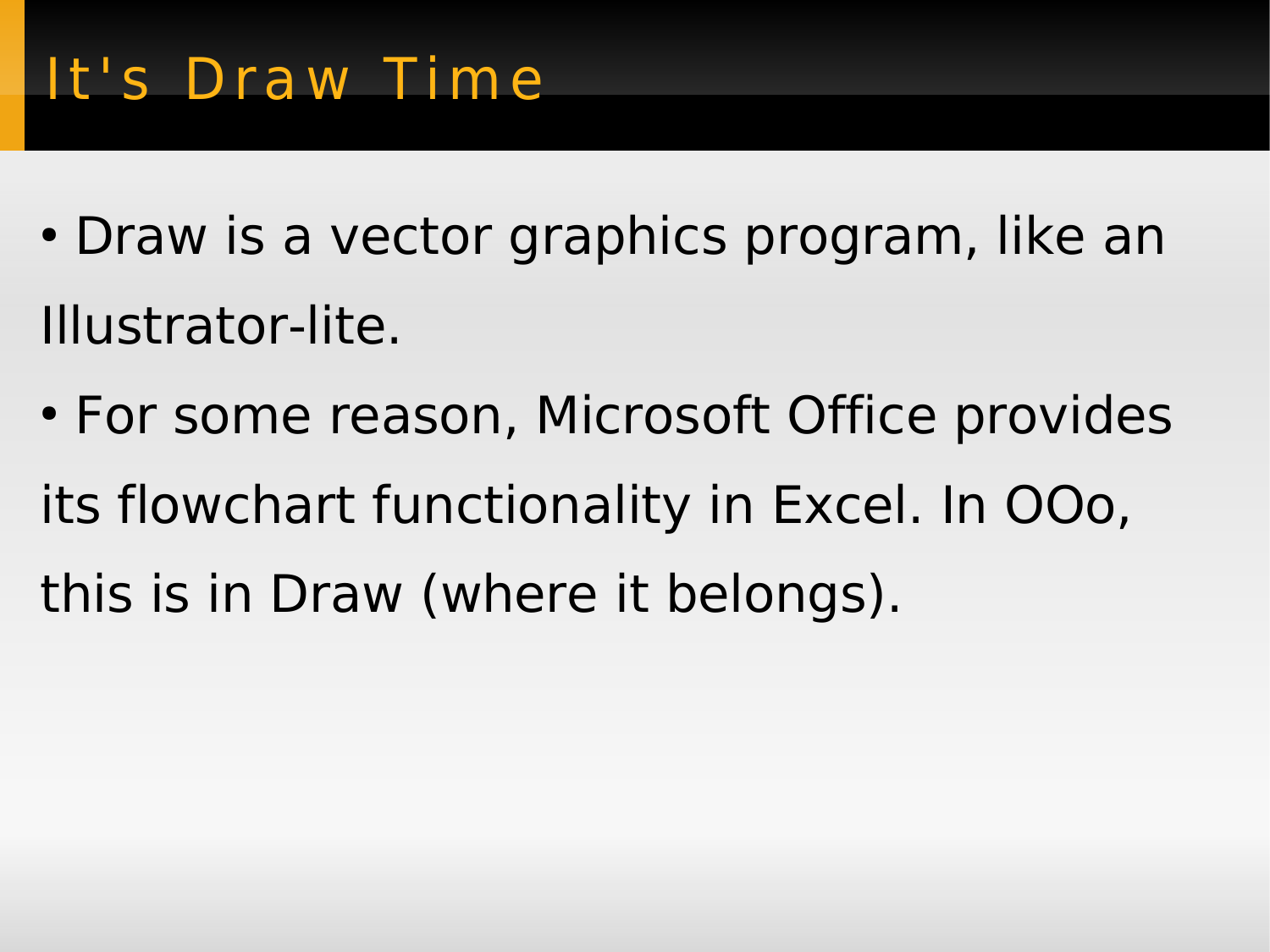- Places for improvement, aka "OpenOffice Gripes."
- Mac OS X version, c'mon already! (strategic opportunity to pick off MSO)
- Hebrew (though it has  $\sim$  75 languages)
- Chart tool
- Website ease-of-use
- (Why isn't it pre-installed on PCs?)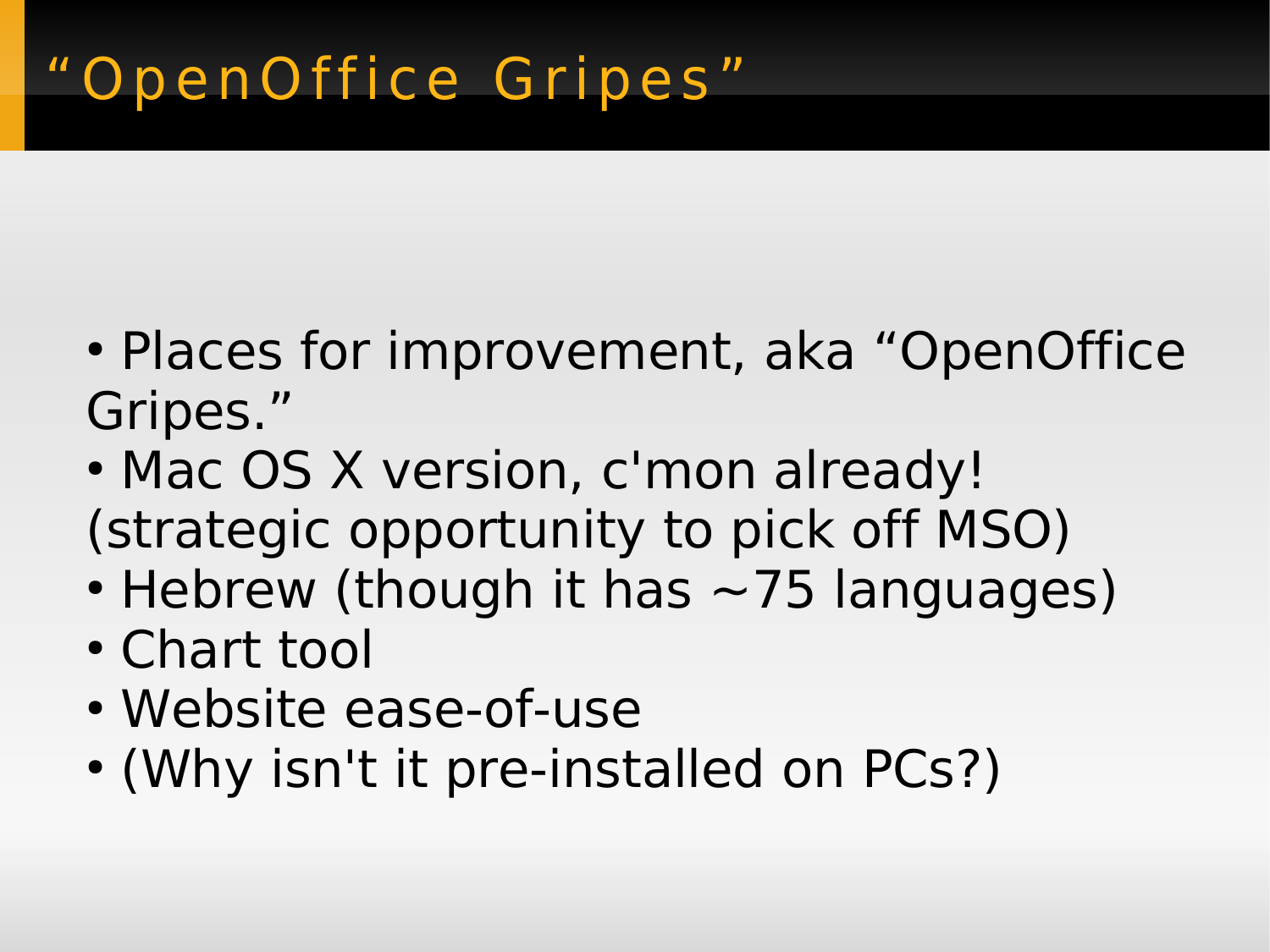# What's Wikipages.com?

- Wikipages.com is a wikified business directory.
- Sign up for our mailing list (pass a paper around).

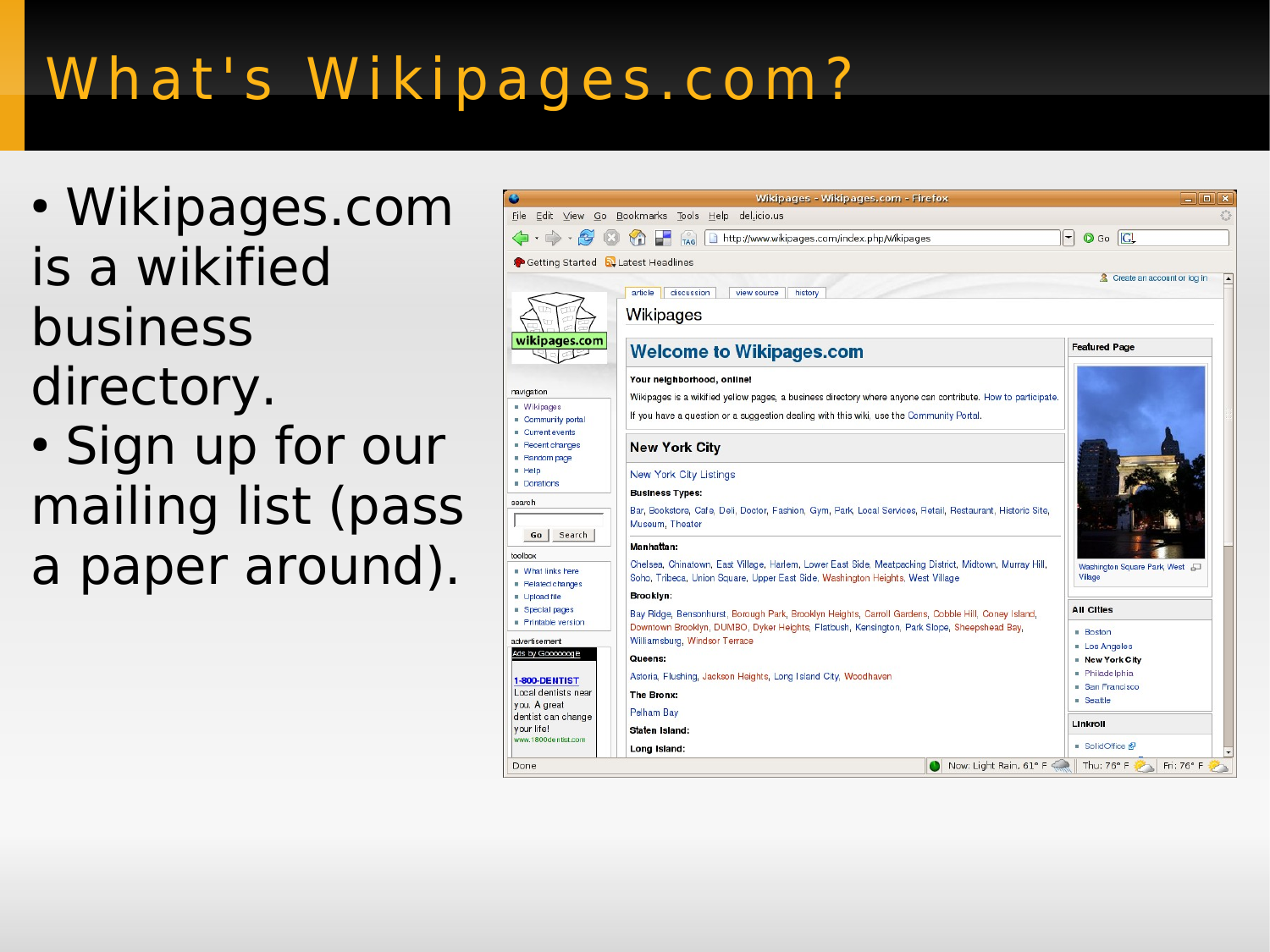# Other FOSS Apps for your Desktop

- 
- 
- 
- 
- 
- 
- 
- 
- 

• ClamWin www.clamwin.com • Firefox mozilla.com/firefox • Thunderbird mozilla.com/thunderbird • GAIM gaim.sourceforge.net • GIMP www.wingimp.org • Inkscape www.inkscape.org • Democracy Player www.getdemocracy.com • OpenWengo www.openwengo.org • Chandler chandler.osafoundation.org